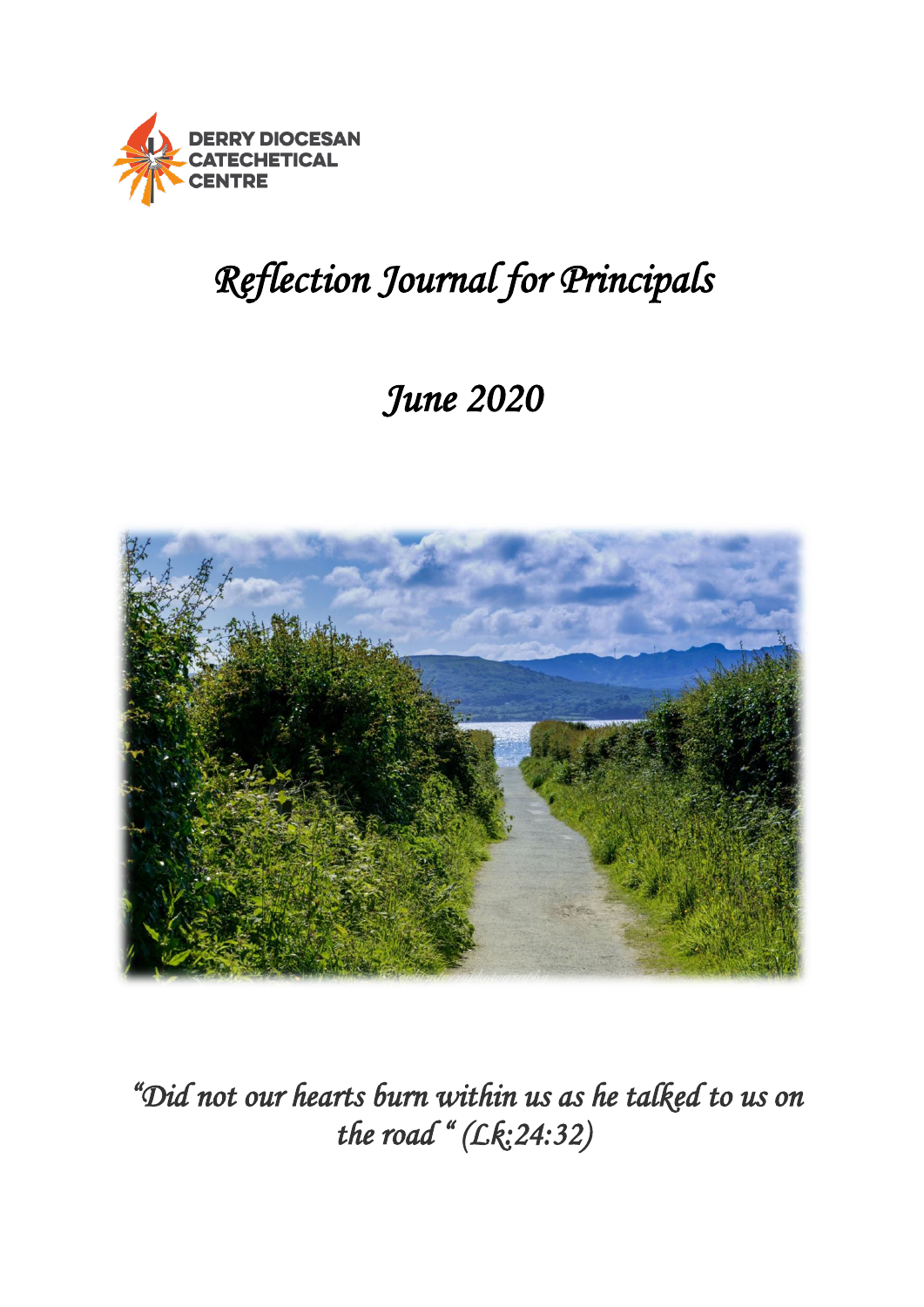### **'To Lead as Jesus Led'**

It is probably safe to say, that as you began the academic year back in September, you never envisaged having to lead your schools through a worldwide pandemic. How your school operates, communicates, teaches, engages with students and parents, supports and nourishes each member of your school community, has been challenged, turned upside down actually! And there is no manual, no leadership course, no schools' app, with a section titled-'Being a School Principal in the time of Coronavirus!'

And yet you have managed to do just that-you have and continue to be, a school principal in the time of Coronavirus. You may feel, like most people managing in 'lockdown', that you got some things right, that you made mistakes, or that you were just totally overwhelmed at times.

Hopefully, you have also been surprised by your own strength and resilience, the strength and resilience of your staff, pupils and families, and have still been able to experience the peace and joy that the women at the tomb experienced on Easter Sunday, in knowing Jesus has risen and he is their consolation and their joy.

Pope Francis said recently, *in relation to this time of Coronavirus,*

*Christians also are called to be joyful witnesses to Christ's victory over death amid the coronavirus pandemic… The good news of Christ's resurrection is what brings hope and joy to all and shows that "our actions – our anointing, our giving, our vigilance and accompanying in all possible ways in this time – are not and will not be in vain."*

As the end of the academic year approaches, using the Gospel story of The Road to Emmaus, we invite you to take time, be still and reflect on the path you are walking, on the journey, which has led you to be where God needs you to be at this time and to pray for the wisdom to continue to 'lead as Jesus led', believing as Saint Therese of Lisieux did that, *'that the smallest Happenings of our lives are guided by God.'*

#### *Psalm 121*

*I lift up my eyes to the mountains; where is my help to come from? My help comes from the Lord who made heaven and earth. May he save your foot from stumbling; may he, your guardian, not fall asleep. You see -- he neither sleeps nor slumbers, the guardian of Israel. The Lord is your guardian, your shade, Lord, at your right hand. By day, the sun will not strike you, nor the moon by night. The Lord guards you from all harm, the Lord guards your life, The Lord guards your comings and goings, henceforth and for ever.*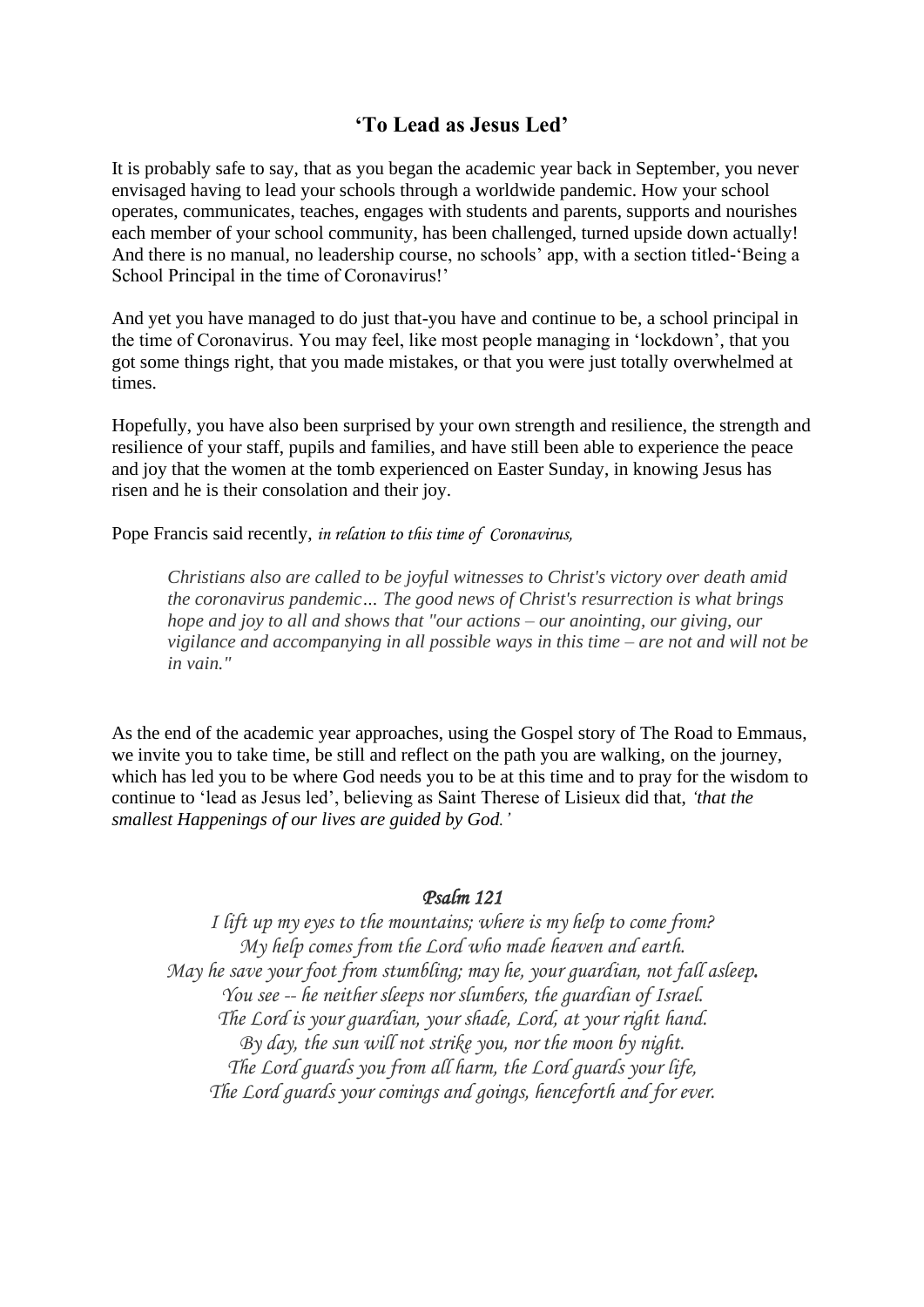#### **Relaxation Exercise**

#### **Find a quiet time, light a candle, have an image of Jesus near you, if possible**

Allow this time of quiet reflection to help you to appreciate that, as Pope St John Paul II told us, any journey that we have been on, Jesus has travelled before, and now travels again, but this time, with us.

Sit back with your back against the chair, your eyes loosely closed, your feet and arms uncrossed.

Now move your head slowly, forward and back, forward and back. Relax and let go, relax and let go.

Now move your head to the left and to the right. Just relax and let go. Allow each movement to be slow. And with your right shoulder, move it forward and back, forward and back, forward and back, relax and let go.

Now with your left shoulder move it forward and back forward and back, forward and back, relax and let go.

Imagine down through your right arm, to your right hand, make a fist and let go, opening every one of your fingers, as if the tensions of the body are going through your fingertips, as you relax and let go, make a fist and let go.

Imagine down through your left arm, to your left hand, make a fist and let go, opening everyone of your fingers, as if the tensions of the body are going through your fingertips, as you relax and let go, make a fist and let go.

Be aware of your back against the chair and the weight of your body as you sit on it. Move down through your right leg, into your ankle, feeling the toes inside your right shoe.

Move down through your left leg, into your ankle, feeling the toes inside your left shoe. Relax and let go.

Now be aware of your breathing, bring the breath in through your nose, hold it for a few seconds and let go…and again…and again….

Now as you breathe in this time attach any distractions…uninvited thoughts to the breathe and breathe out, allowing the distractions to go quietly from you, and again…

As you breathe in and out, in and out, think of this as the breath of God, pure…clean…lifegiving… Now take a deep breath and bring in God's healing….God's trust….God's love. Let God's love flow into every part of you that needs him

And breathe slowly out And relax Feel the presence of God radiate within you And pray Lord Jesus Christ… Be with me as I reflect Send me your Spirit of peace… Guide me in my prayer Be with me as I draw closer to you this day.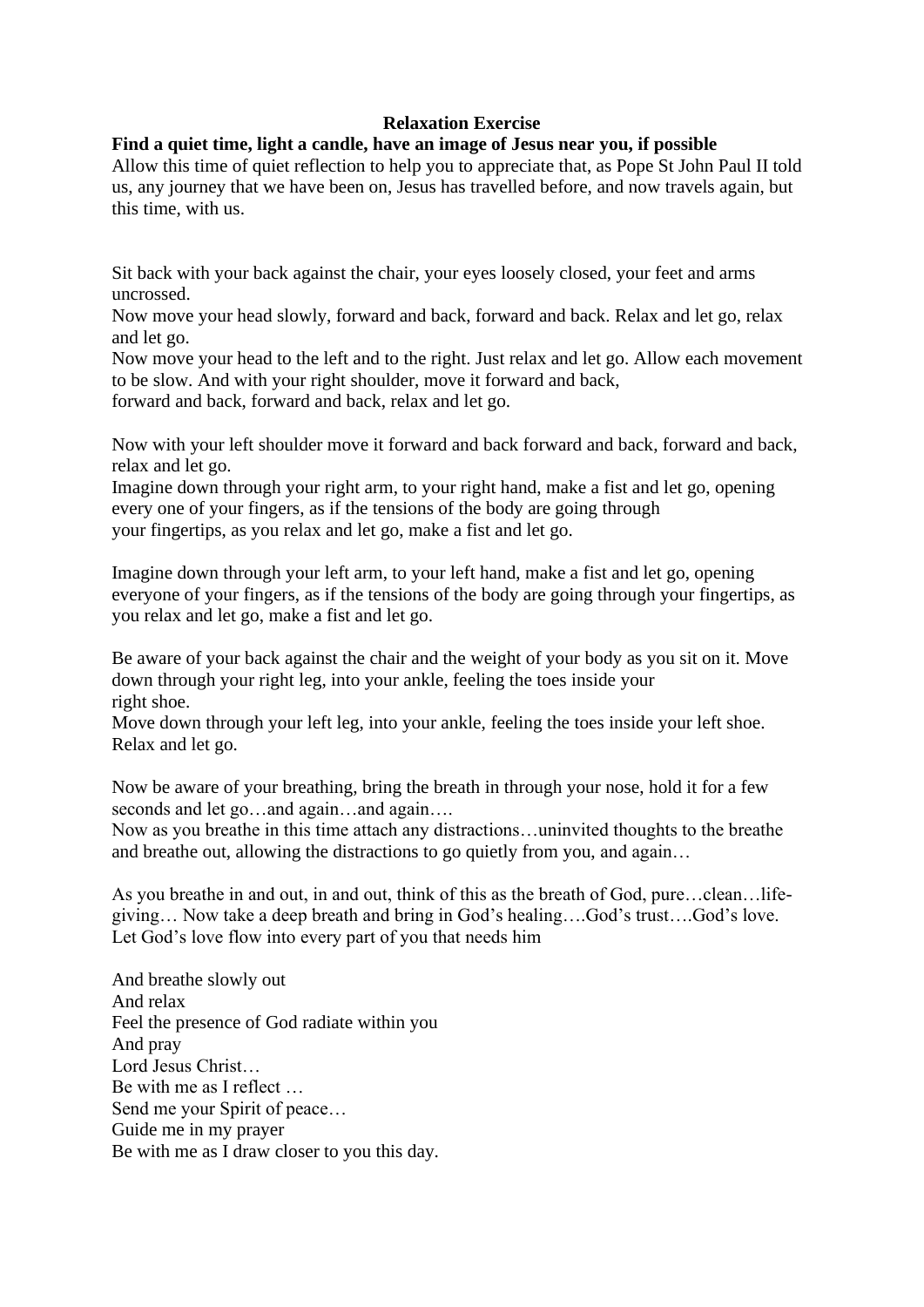#### **Read the Story of the Journey to Emmaus**

#### **Luke 24:13-35**

#### **They recognised him at the breaking of bread**

Two of the disciples of Jesus were on their way to a village called Emmaus, seven miles from Jerusalem, and they were talking together about all that had happened. Now as they talked this over, Jesus himself came up and walked by their side; but something prevented them from recognising him. He said to them, 'What matters are you discussing as you walk along?' They stopped short, their faces downcast.

Then one of them, called Cleopas, answered him, 'You must be the only person staying in Jerusalem who does not know the things that have been happening there these last few days.' 'What things?' he asked. 'All about Jesus of Nazareth' they answered 'who proved he was a great prophet by the things he said and did in the sight of God and of the whole people; and how our chief priests and our leaders handed him over to be sentenced to death, and had him crucified. Our own hope had been that he would be the one to set Israel free. And this is not all: two whole days have gone by since it all happened; and some women from our group have astounded us: they went to the tomb in the early morning, and when they did not find the body, they came back to tell us they had seen a vision of angels who declared he was alive. Some of our friends went to the tomb and found everything exactly as the women had reported, but of him they saw nothing.'

Then he said to them, 'You foolish men! So slow to believe the full message of the prophets! Was it not ordained that the Christ should suffer and so enter into his glory?' Then, starting with Moses and going through all the prophets, he explained to them the passages throughout the scriptures that were about himself.

When they drew near to the village to which they were going, he made as if to go on; but they pressed him to stay with them. 'It is nearly evening' they said 'and the day is almost over.' So he went in to stay with them. Now while he was with them at table, he took the bread and said the blessing; then he broke it and handed it to them. And their eyes were opened and they recognised him; but he had vanished from their sight. Then they said to each other, 'Did not our hearts burn within us as he talked to us on the road and explained the scriptures to us?'

They set out that instant and returned to Jerusalem. There they found the Eleven assembled together with their companions, who said to them, 'Yes, it is true. The Lord has risen and has appeared to Simon.' Then they told their story of what had happened on the road and how they had recognised him at the breaking of bread.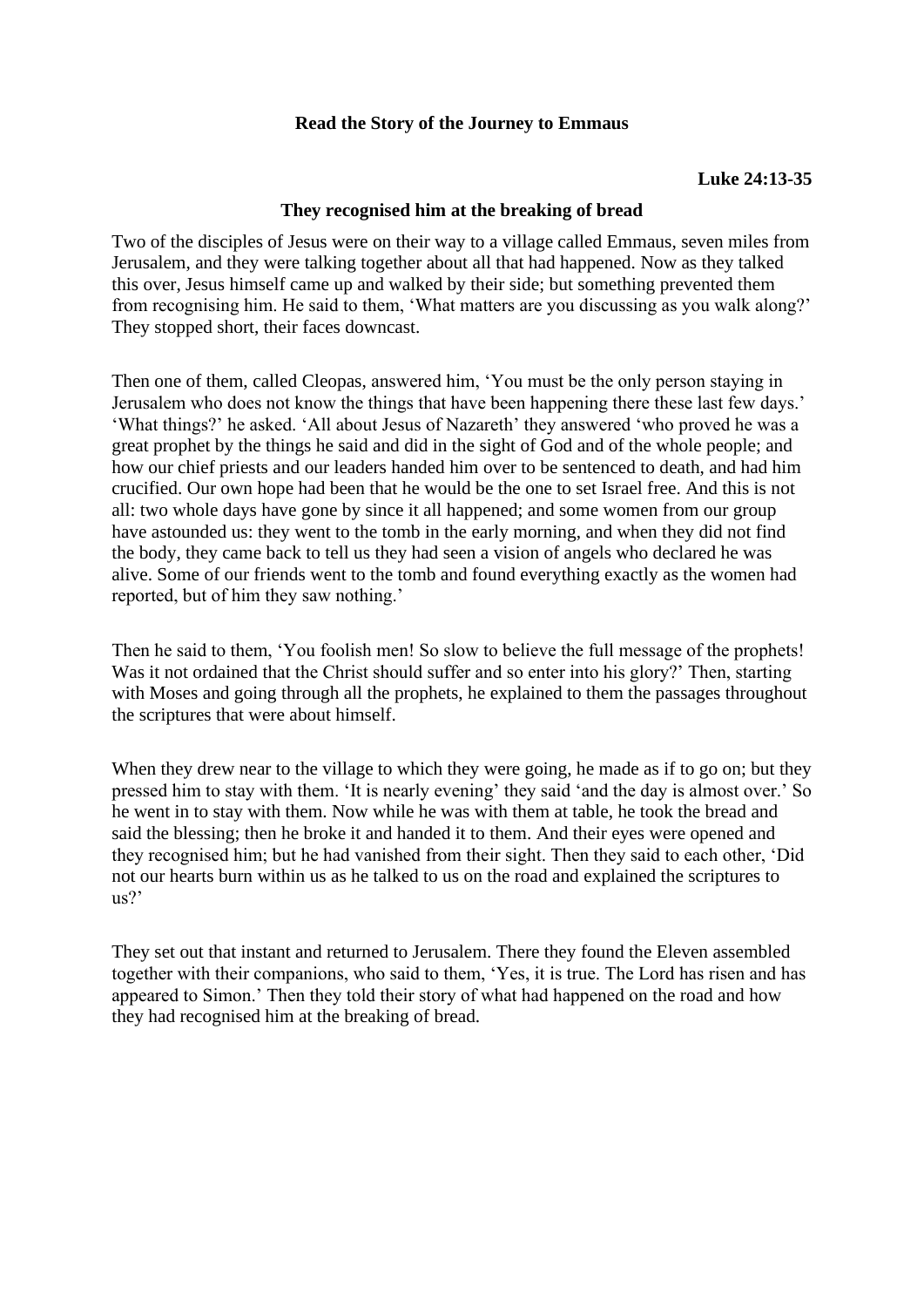*'We seem to only speak about the one thing now. This virus has consumed our lives and it is penetrating every aspect of our lives. Its shadow stretches over everything. What can we do that is not affected by the virus? It's so difficult to answer this question. It just seems to be all consuming. When something is all consuming obviously we can't see beyond it or behind it.'* 

1. What has been your experience both personally and as a principal during this time? Have you felt overwhelmed? The two disciples on the road to Emmaus, even though they had heard Jesus was risen from the dead, were 'consumed' by Calvary? Have you been consumed by the virus and its impact on every aspect of life?

2. Have you been able to see beyond Coronavirus? What has helped you to do that? What 'Good News' has given you strength, at home, in school?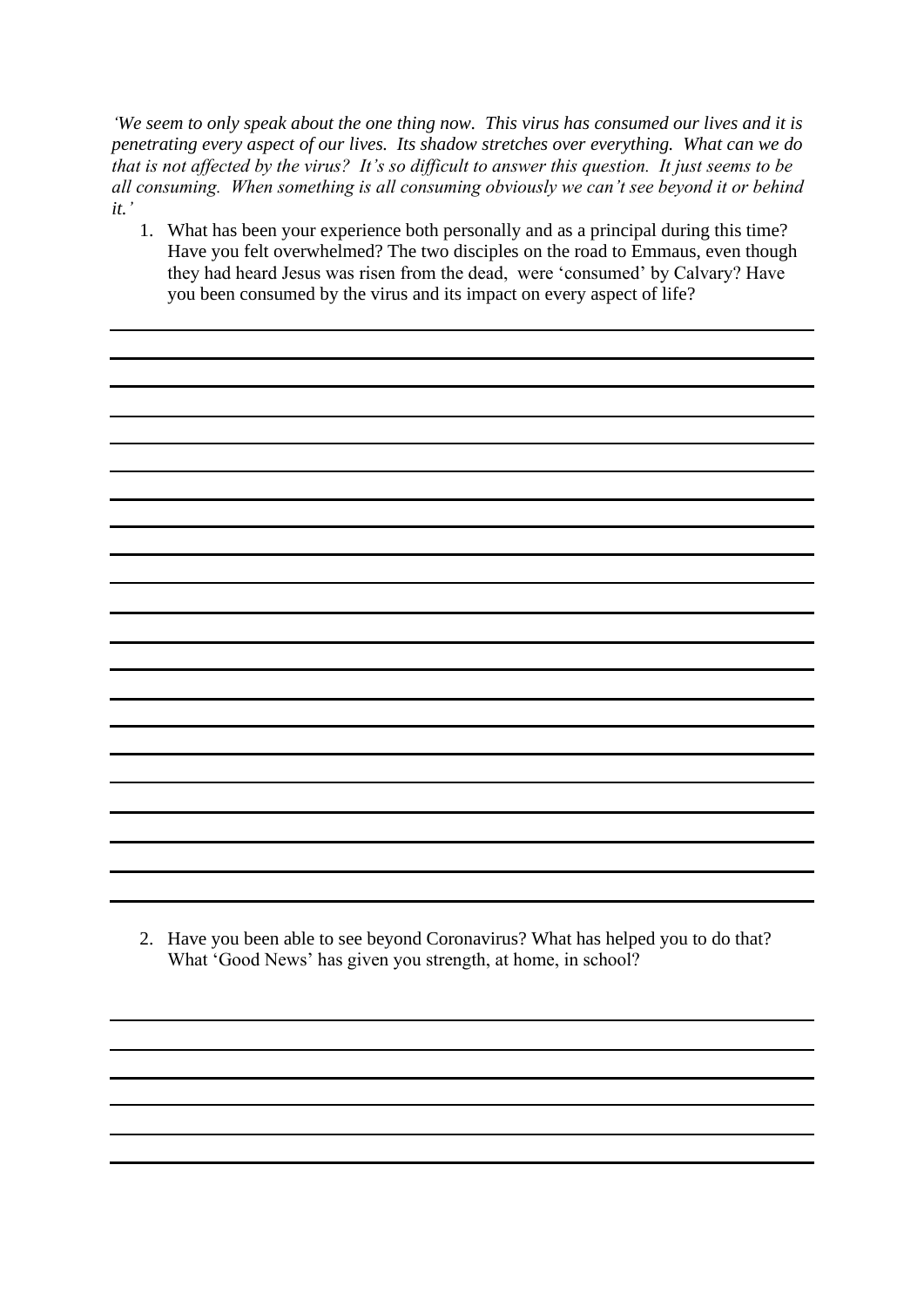*'Jesus, rather than revealing himself to the two disciples immediately, took them back. He made them reflect on the past. He took them on a journey through the past. He explained where he was talked about and where he was present in the past.'*

3. Reflect now on the people, the significant moments, times and places which have had an impact on your journey, from your Baptism until now, in your role as principal. Acknowledge the times when you were very aware of Jesus entering and touching your life, name them. Thank God for them.

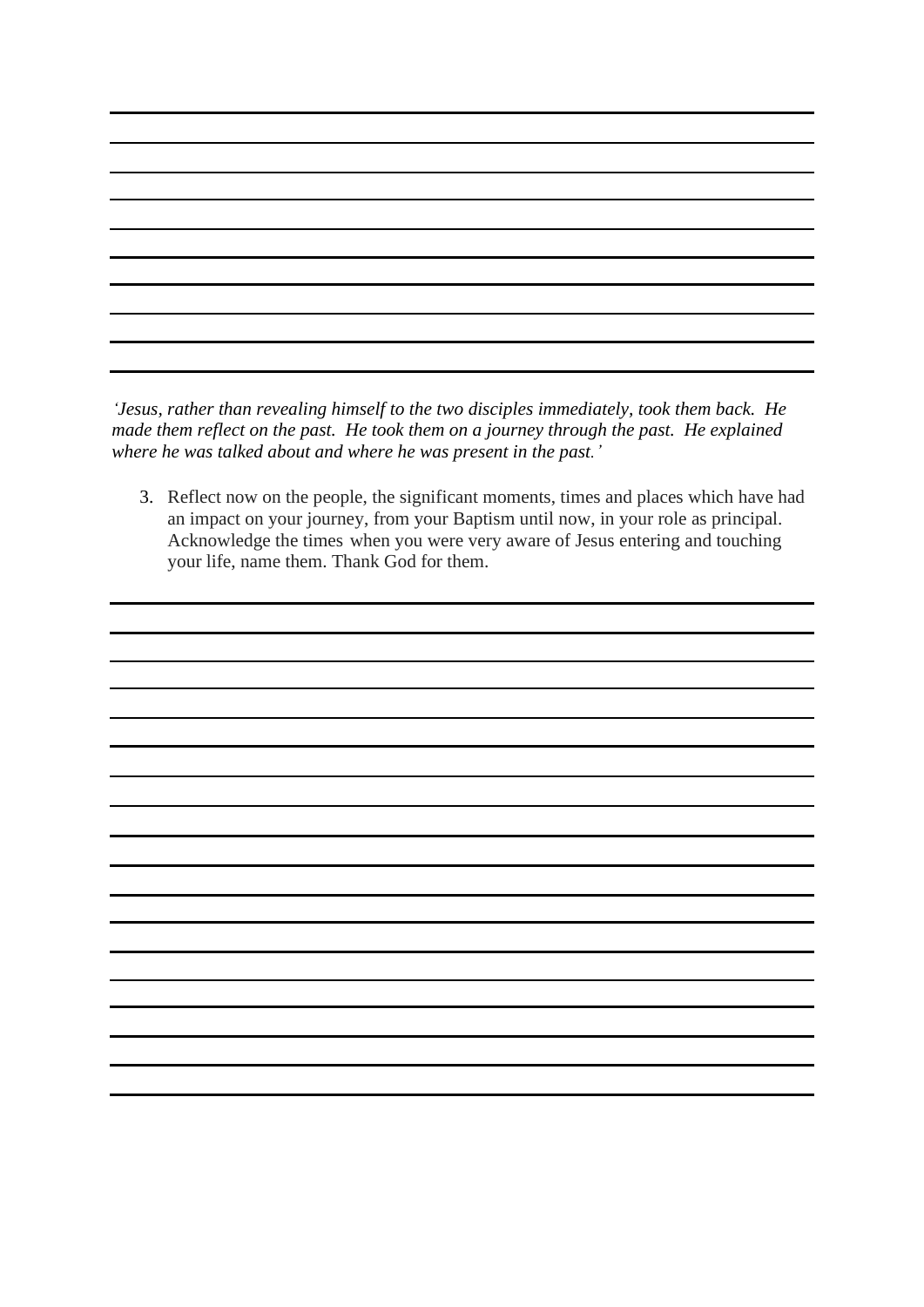*'In remembering your story with Jesus, it includes remembering the painful times – the difficult times too. Sometimes it is through suffering that Jesus speaks most powerfully.'* 

*4.* Take time to think of the difficulties, the painful times you have encountered in life. How have they helped you to know Jesus better, to know that he walks with you, to find strength now, in particular, when you need it to help carry your leadership responsibilities?

*'Jesus took the disciples on a journey through the past that enabled them to see the reality of the present in a bigger context and gave them hope for the future. At this time when we can be paralysed by the presence of the virus which is only ever a part of life – it is not all of life – we can lose a sense of the full reality of the present. The reality is that Jesus is here. He is with us. He is walking with us'*

5. Have you been aware of Jesus walking with you in the last few months? Where have you felt this, encountered Jesus-in prayer, in sacred silences, in places, in other people?